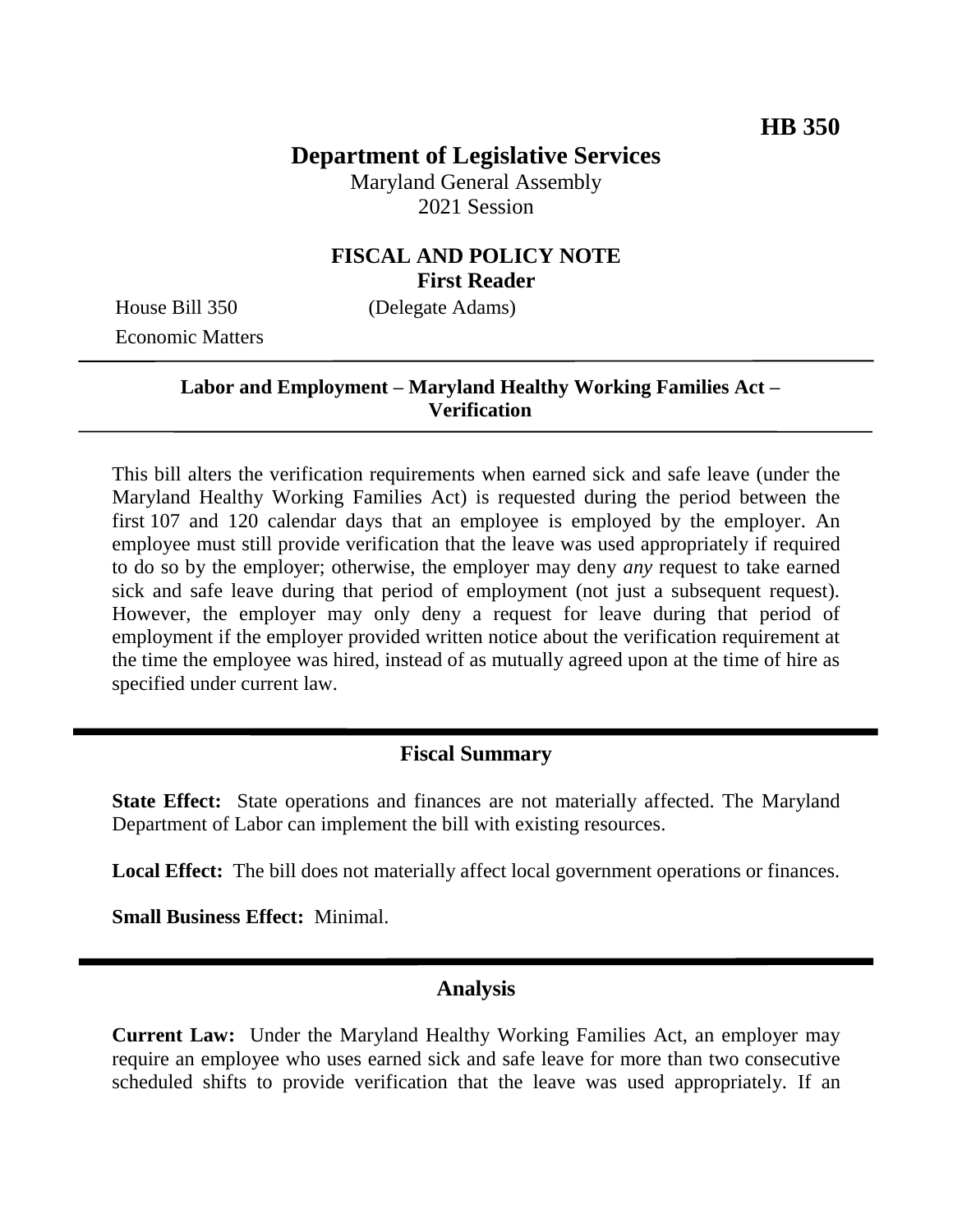employee fails or refuses to provide the required verification, the employer may deny a subsequent request to take the leave for the same reason. When an employee requests leave during the period between the first 107 and 120 calendar days that the employee is employed by the employer, an employer may also require verification, under terms mutually agreed to by the employer and the employee at the time the employee was hired or when the leave is used. If an employee fails or refuses to provide verification under those conditions, the employer may likewise deny a subsequent request to take earned sick and safe leave for the same reason (during that period).

For more information on the Maryland Healthy Working Families Act, please see **Appendix – Maryland Healthy Working Families Act.**

**Additional Comments:** The bill requires employees to provide their employers with verification that earned sick and safe leave was used appropriately under specified circumstances. If the verification is not provided, the bill authorizes an employer to deny the leave request. As the verification is likely provided *after* the leave is taken, it is not clear how the employer would be able to deny the leave request. A provision of current law allows an employer to deny a *subsequent* leave request but that provision does not apply in the circumstance covered by the bill.

# **Additional Information**

**Prior Introductions:** HB 908 of 2020 received a hearing in the House Economic Matters Committee, but no further action was taken. Its cross file, SB 404 of 2020, received a hearing in the Senate Finance Committee, but no further action was taken.

**Designated Cross File:** None.

**Information Source(s):** Maryland Department of Labor; Maryland Association of Counties; Maryland Municipal League; University System of Maryland; Department of Budget and Management; Maryland Department of Transportation; Department of Legislative Services

**Fiscal Note History:** First Reader - January 27, 2021 rh/mcr

Analysis by: Richard L. Duncan Direct Inquiries to:

(410) 946-5510 (301) 970-5510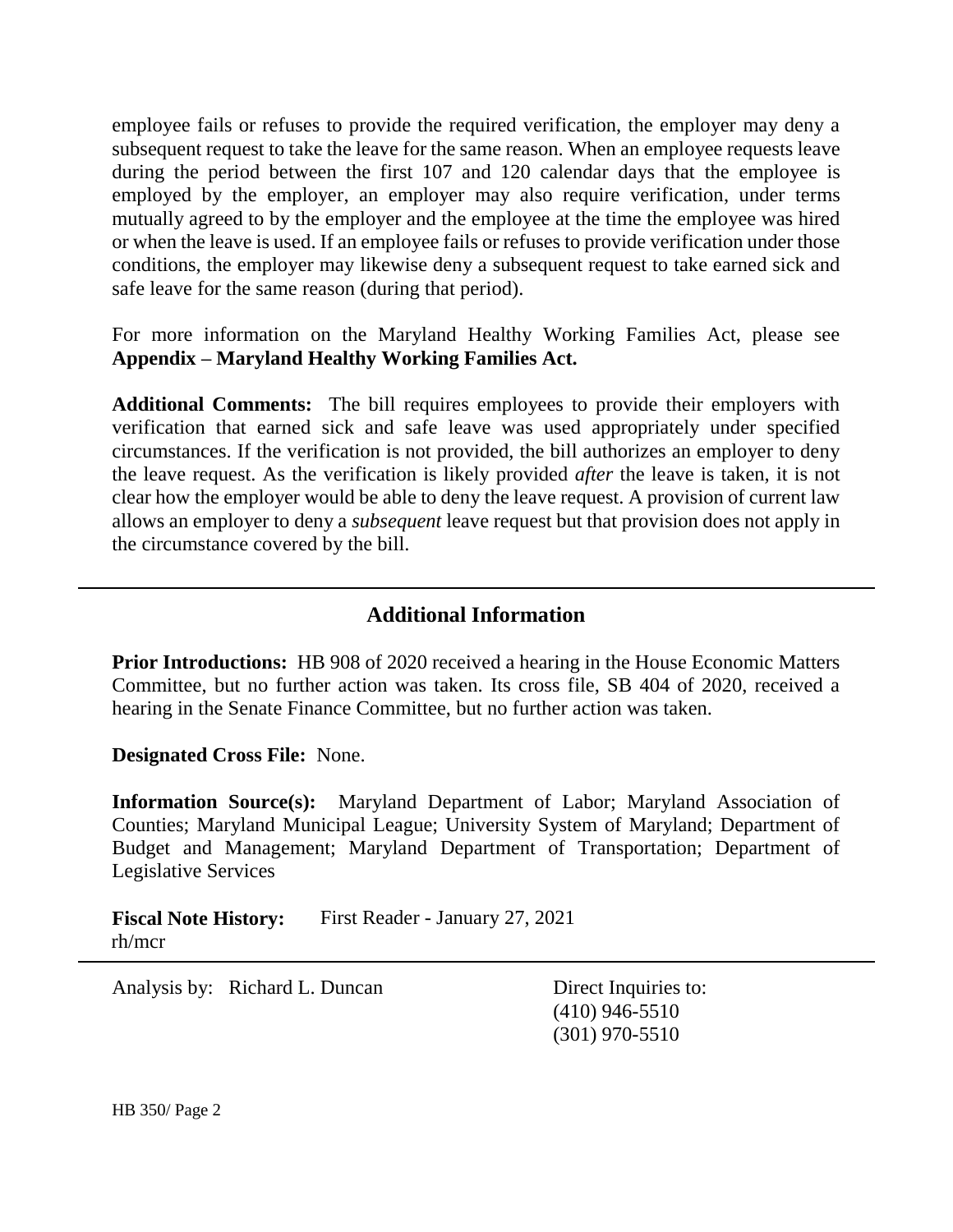# **Appendix – Maryland Healthy Working Families Act**

The Maryland Healthy Working Families Act took effect as Chapter 1 of 2018. Under Chapter 1, an "employer" includes the State or local governments and a person who acts directly or indirectly in the interest of another employer with an employee. Chapter 1 does not apply to employees who regularly work less than 12 hours a week, specified independent contractors, specified associate real estate brokers and real estate salespersons, individuals younger than age 18 before the beginning of the year, workers in a specified agricultural sector, construction workers (not including specified employees) covered in a collective bargaining agreement in which the Act's requirements are clearly waived, specified employees who work on an as-needed basis in a health or human services industry, or specified employees of a temporary service or employment agency.

#### *Leave Accrual Rates and Use of Leave*

Chapter 1 requires an employer with 15 or more employees to have a sick and safe leave policy under which an employee earns at least 1 hour of *paid* sick and safe leave, at the same rate of pay as the employee normally earns, for every 30 hours that the employee works. An employer with 14 or fewer employees, based on the average monthly number of employees during the preceding year, must have a sick and safe leave policy that provides an employee with at least 1 hour of *unpaid* sick and safe leave for every 30 hours an employee works. An employer is not required to allow an employee to earn or carry over more than 40 hours of earned sick and safe leave in a year, use more than 64 hours of earned leave in a year, accrue more than 64 hours at any time, or use earned sick and safe leave during the first 106 calendar days the employee works for the employer. An employer is not required to carry over unused earned sick and safe leave if the leave is awarded at the beginning of each year.

An employer is not required to allow an employee to accrue earned sick and safe leave during (1) a two-week pay period in which the employee worked fewer than 24 hours total; (2) a one-week pay period if the employee worked fewer than a total of 24 hours in the current and immediately preceding pay period; or (3) a pay period in which the employee is paid twice a month and the employee worked fewer than 26 hours in the pay period.

An employer must allow an employee to use earned sick and safe leave:

- to care for or treat the employee's mental or physical illness, injury, or condition;
- to obtain preventive medical care for the employee or employee's family member;
- to care for a family member with a mental or physical illness, injury, or condition;
- for maternity or paternity leave; and

HB 350/ Page 3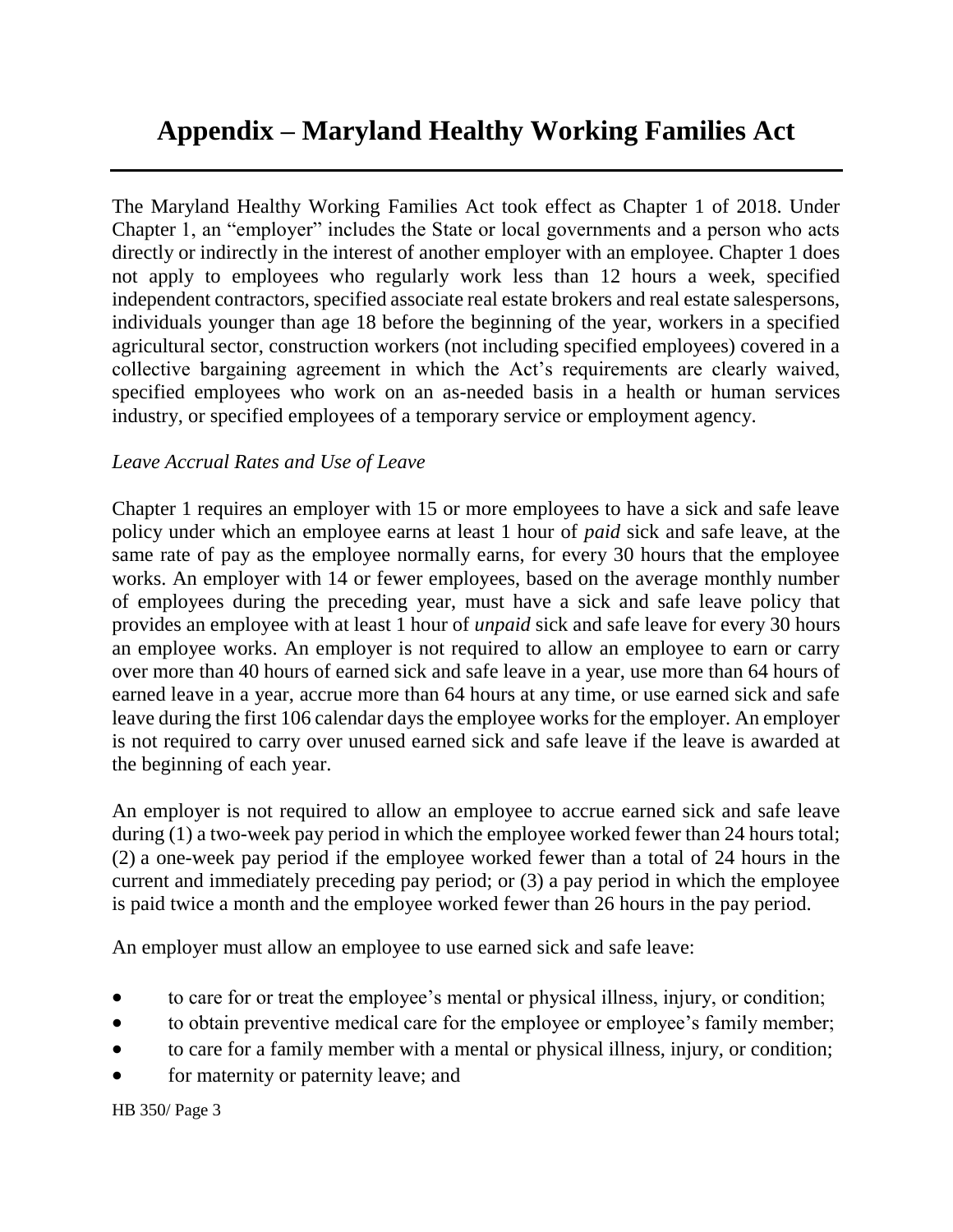for specified circumstances due to domestic violence, sexual assault, or stalking committed against the employee or the employee's family member.

An employer is not required to compensate an employee for unused earned sick and safe leave when the employee leaves the employer's employment. An employer that rehires an employee within 37 weeks after leaving employment is required to reinstate any unused earned sick and safe leave that had accrued at the time of separation unless the employer voluntarily paid out the unused earned sick and safe leave. An employer is not required to modify an existing paid leave policy if (1) the terms and conditions are at least equivalent to those under the law or (2) the paid leave policy does not reduce employee compensation for an absence due to sick or safe leave. An employer is not prevented from establishing a policy that allows employees to voluntarily exchange assigned work hours. An employer is not prohibited from adopting and enforcing a policy that prohibits the improper use of earned sick and safe leave. An employer may deny a request to take earned sick and safe leave under specified circumstances related to the disruption of the employer's business or provision of services to an individual with a developmental disability or mental illness.

An employer may require an employee who uses earned sick and safe leave for more than two consecutive scheduled shifts to provide verification that the leave was used appropriately. An employer may also require verification under specified circumstances when an employee uses leave during the period between the first 107 and 120 calendar days that the employee was employed by the employer.

# *Required Recordkeeping*

An employer must keep relevant records for at least three years, and the Commissioner of Labor and Industry may inspect an employer's records regarding earned sick and safe leave. There is a rebuttable presumption that an employer has violated the earned sick and safe leave provisions if the employer fails to either keep records or allow the commissioner to inspect records. The commissioner may waive a civil penalty if the penalty was assessed for a violation that was due to an error caused by a third-party payroll service provider with whom the employer in good faith contracted for services.

#### *Enforcement Provisions*

HB 350/ Page 4 If an employee believes that an employer has violated the Maryland Healthy Working Families Act, the employee may file a written complaint with the commissioner. The commissioner must conduct an investigation and attempt to resolve the issue informally through mediation within 90 days of the written complaint. If the commissioner is unable to resolve the issue through mediation and determines that an employer has violated a provision of the law, the commissioner must issue an order, subject to the hearing and